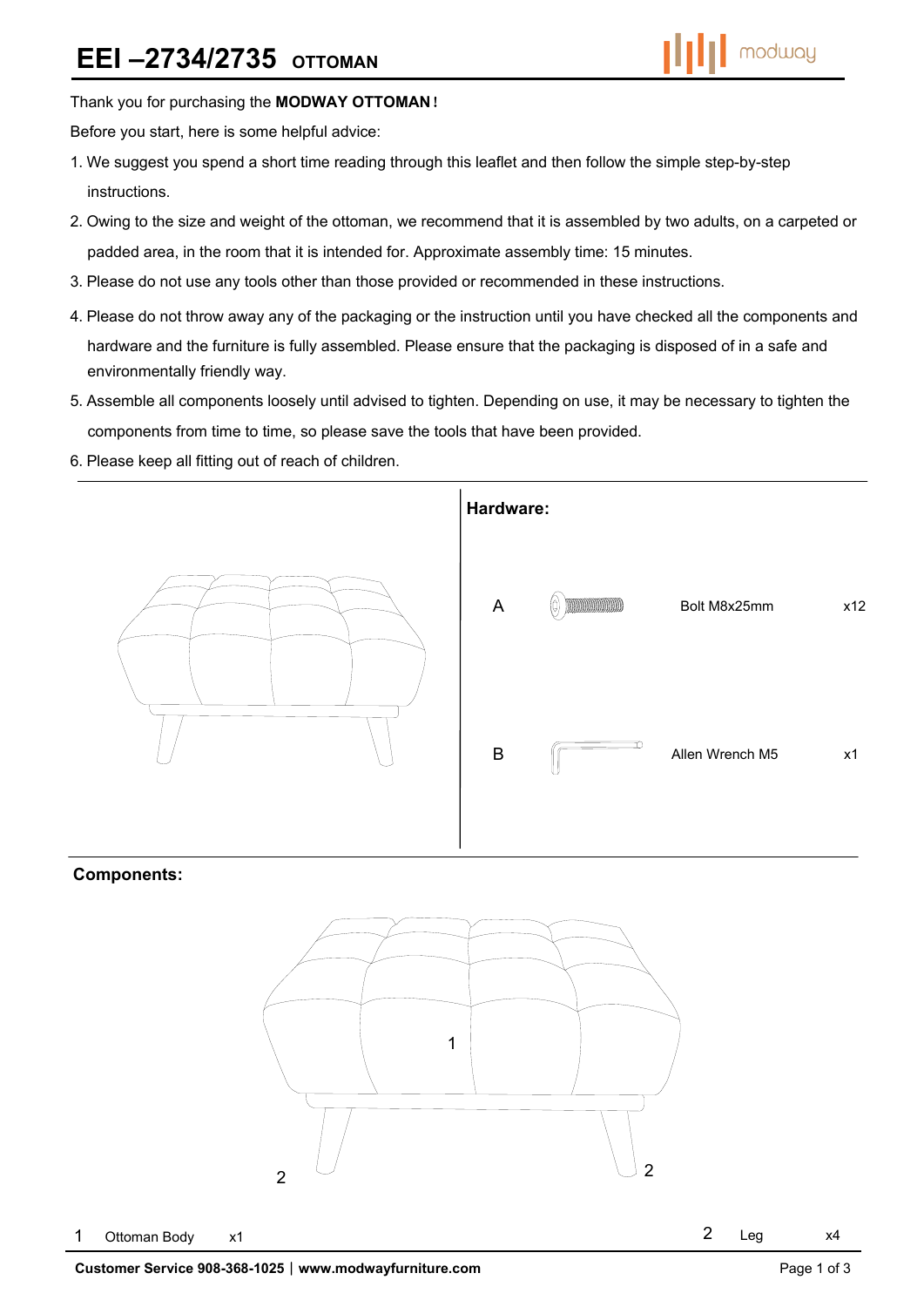

### **STEP 1:**

Put **Ottoman Body (1)** upside down on a carpeted or padded surface.

Make the position for assembling **Legs(2)** fully visible.

Open the Zipper on the bottom of **Ottoman Body (1)** and find the package of 4 pieces of **Leg (2)** from inside of **Ottoman Body (1)**.

Cover the Zipper on the bottom of **Ottoman Body (1)**.

Take out 4 pieces of **Leg (2)** and hardware from the package as shown.



#### **STEP 2:**

Place 4 pieces of **Leg (2)** to the bottom of **Ottoman Body (1)**.

Attach by using 12 pieces of **Bolts (A)** as shown.

Use **Allen Wrench (B)** to tighten **Bolts (A)** clockwise until secure.